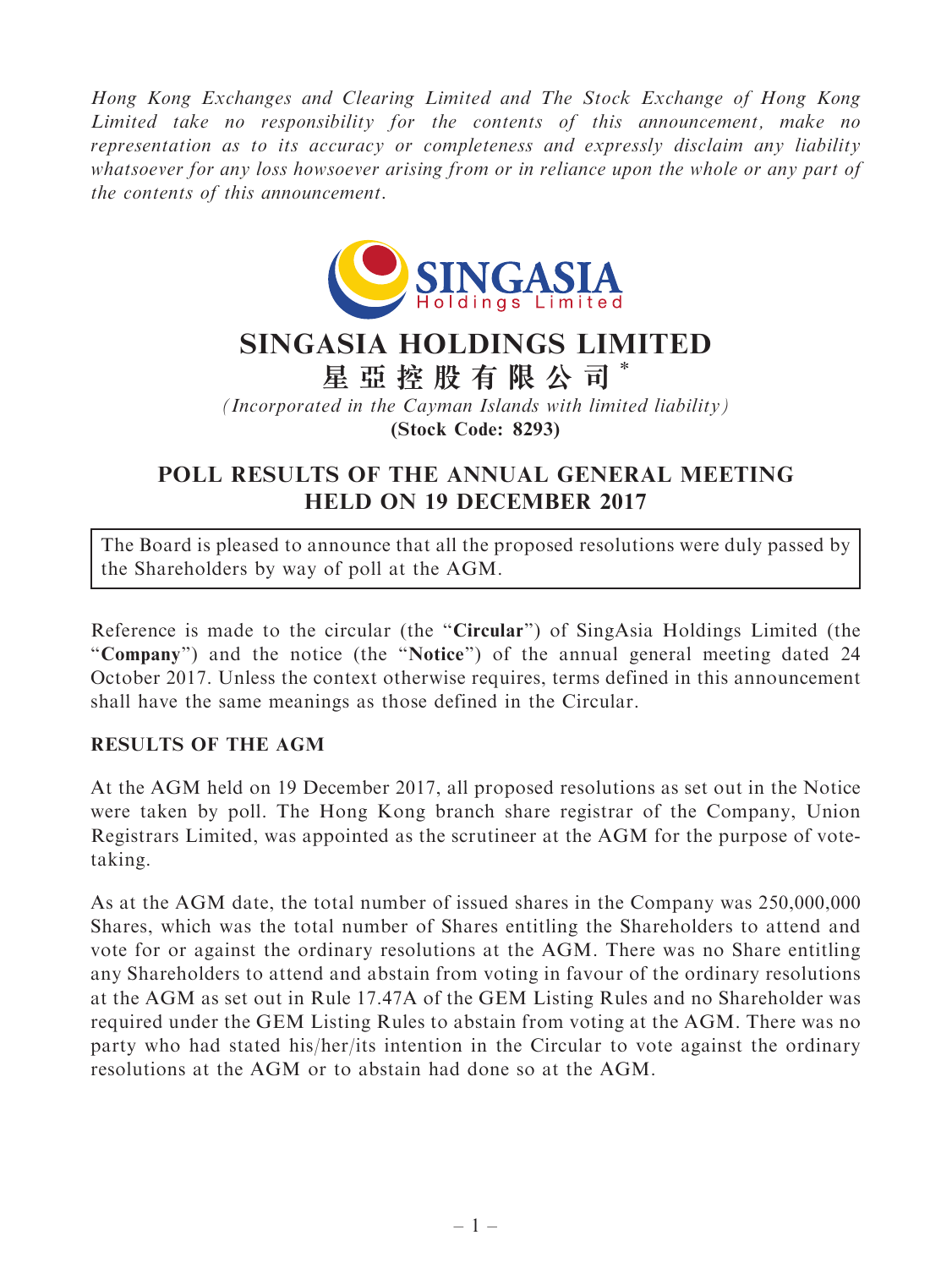The poll results in respect of the ordinary resolutions proposed at the AGM were as follows:

| <b>ORDINARY RESOLUTIONS</b> |                                                                                                                                                                                                  | Number of Votes $(\% )$  |                           |
|-----------------------------|--------------------------------------------------------------------------------------------------------------------------------------------------------------------------------------------------|--------------------------|---------------------------|
|                             |                                                                                                                                                                                                  | For                      | <b>Against</b>            |
| 1.                          | To receive and consider the audited consolidated<br>financial statements and the reports of the directors<br>(each a "Director") and auditors of the Company<br>for the year ended 31 July 2017. | 139,380,048<br>$(100\%)$ | $\overline{0}$<br>$(0\%)$ |
| 2.                          | To re-elect Mr. Sim Hak Chor as executive<br>(a)<br>Director;                                                                                                                                    | 139,385,048<br>$(100\%)$ | $\overline{0}$<br>$(0\%)$ |
|                             | To re-elect Ms.<br>Serene<br>Tan as executive<br>(b)<br>Director;                                                                                                                                | 139,380,048<br>$(100\%)$ | $\theta$<br>$(0\%)$       |
|                             | (c) To re-elect Mr. Yeung Chun Sing Standly as<br>executive Director;                                                                                                                            | 139,380,048<br>$(100\%)$ | $\theta$<br>$(0\%)$       |
|                             | To re-elect Ms. Wang Chunyang as executive<br>(d)<br>Director;                                                                                                                                   | 139,380,048<br>$(100\%)$ | $\Omega$<br>$(0\%)$       |
|                             | To authorise the board of Directors to fix the<br>(e)<br>Directors' remuneration.                                                                                                                | 139,380,048<br>$(100\%)$ | $\theta$<br>$(0\%)$       |
| 3.                          | To appoint Mazars CPA Limited as the auditors of<br>the Company and authorise the board of Directors<br>to fix their remuneration.                                                               | 139,385,048<br>$(100\%)$ | $\overline{0}$<br>$(0\%)$ |
| 4.                          | To grant a general mandate to the Directors to<br>allot, issue and otherwise deal with the Company's<br>Shares.                                                                                  | 139,380,048<br>$(100\%)$ | $\overline{0}$<br>$(0\%)$ |
| 5.                          | To grant a general mandate to the Directors to<br>repurchase the Shares.                                                                                                                         | 139,380,048<br>$(100\%)$ | $\theta$<br>$(0\%)$       |
| 6.                          | To add the number of Shares repurchased by the<br>Company to the mandate granted to the Directors<br>under resolution no. 4.                                                                     | 139,380,048<br>$(100\%)$ | $\theta$<br>$(0\%)$       |

Note: The full text of each of the ordinary resolutions is set out in the Notice.

As more than 50% of the votes were cast in favour of each of the ordinary resolutions, the ordinary resolutions were therefore duly passed by the Shareholders by way of poll at the AGM.

> By order of the Board SingAsia Holdings Limited Sim Hak Chor Chairman

Hong Kong, 19 December 2017